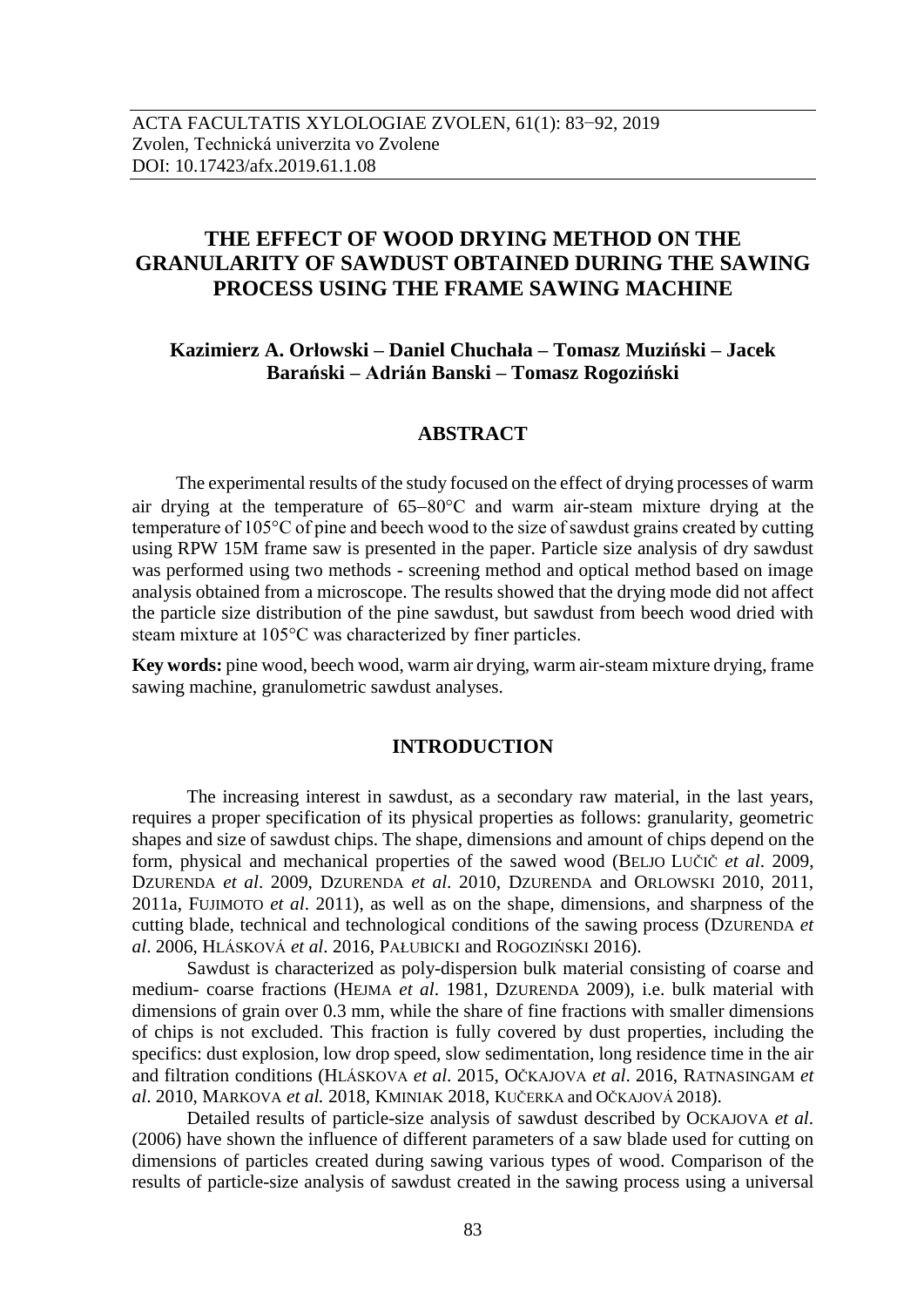circular saw with triangular asymmetric spring set of teeth with the results of analysis of sawdust from sawing using a saw blade with tipped swaged anti-kickback teeth, with chip breaker and optimal chip clearance shown that smaller chips were formed during the use of the universal saw blade. This applies especially to the finest particles potentially hazardous to health.

There are many parameters affecting the characteristics of wood sawdust already analyzed. However, the influence of drying method of wood on the size of dust particles generated during processing is not yet analyzed. Thus, the objective of this work was to examine the effect of the drying method on the sawdust cerated during sawing on the frame sawing machine PRW15-15.

## **MATERIALS AND METHODS**

#### **Materials**

The material used in the experiments was pine wood (*Pinus sylvestris* L.) and beech wood (*Fagus sylvativca* L.) which were dried with different technics in industial and labolatory conditions. The wood to be used in sawing experiments were blocks in dimensions  $b = 50$  mm  $\times H_p = 50$  mm  $\times L_p = 500$  mm.

#### **Drying process**

The drying process was conducted in the experimental facility of semi-industrial kiln, which is located at the Gdansk University of Technology (GUT). The experiments of drying process were described in details by Baranski (BARANSKI 2018). Drying modes for warm air drying as well as high temperature air-steam mixture drying take into account the ecommendations for drying the beech and pine timber listed in works (BASILICO at al. 1990; SEHLSTED-PERSSON 1995; PERVAN 2000; KLEMENT and SMILEK 2010; DZURENDA and DELIISKI 2012, 2012a; KLEMENT and DETVAJ 2013; BARAŃSKI and WIERZBOWSKI 2013; PINCHEVSKA et al. 2016).They were organized by the control system in two-stage drying, with modification in the first phase by increasing the drying medium temperature in the drying kiln to  $65^{\circ}$ C and in the second step to  $80^{\circ}$ C, while the high-temperature drying process was organized by the warm air-steam mixture was carried out at  $105^{\circ}$ C (Fig. 1).



**Fig. 1 Variation of temperature and moisture content for different phases of drying processes (BARANSKI 2018).**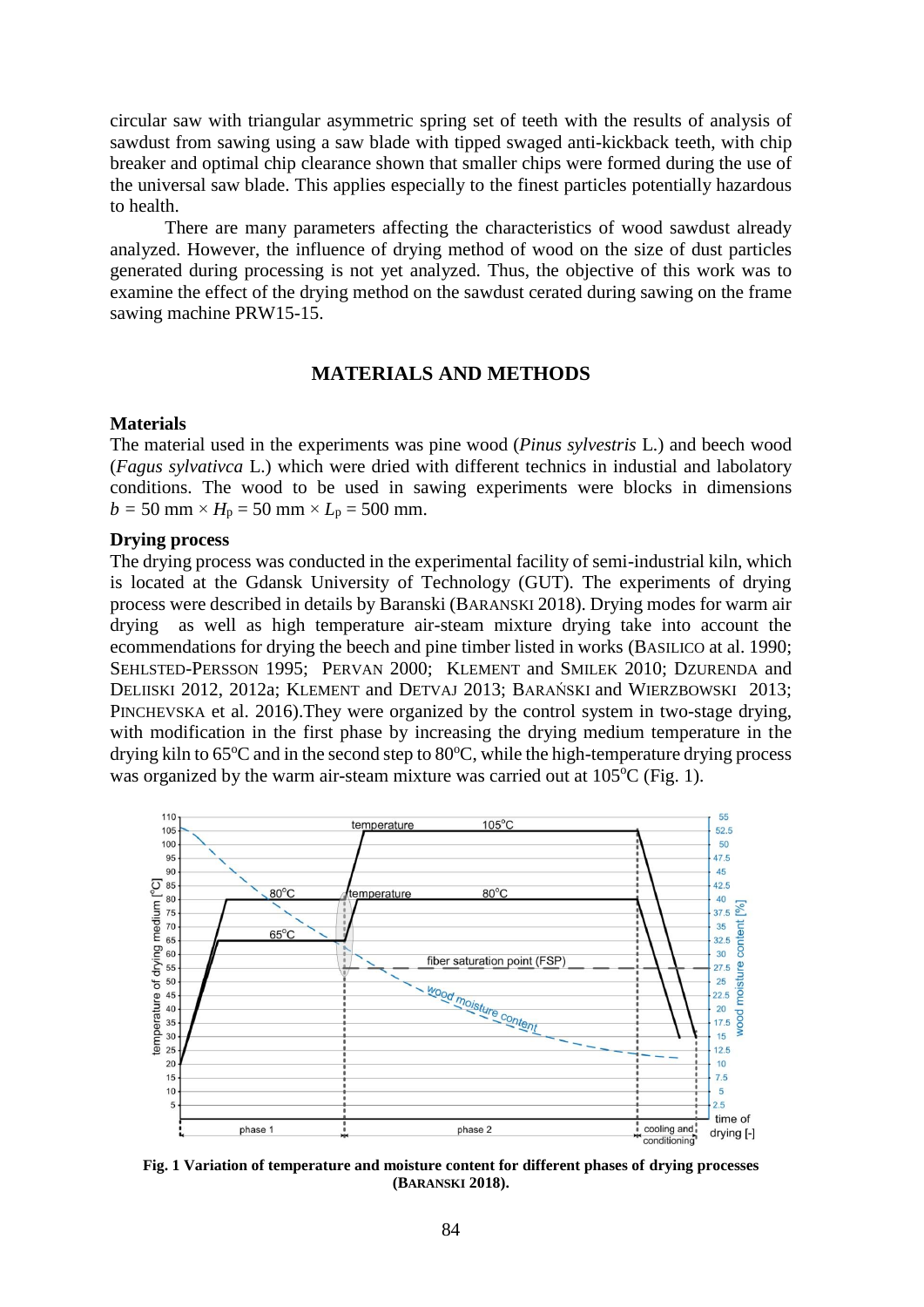The wood moisture content during the drying processes was measured inside material in eight positions of drying kiln. The sensors (eight pieces) were placed in the material so that it was possible to measure it in several characteristic points of the kiln's volume, e.g., at the middle and at the outer layers of the wood stack. The moisture content of samples was measured using sensors operating on resistance of drying material, while temperature inside samples was measured using T type thermocouples (copper-constantan). They were put appropriately at the center of the sample, in which measured was the water content, while thermocouples were put into drilled holes from the top side of the sample to the depth about 40-50 mm according to the recommendations by (KLEMENT and DETVAJ 2013).

The moisture content of each sample was measured, before and after sawing, using the TANEL Co. (TANEL) moisture content meter type WRD 100 that has a measurement accuracy of ±2%.

#### **Machine tool and tools**

Cutting tests were performed on the frame sawing machine PRW15M (Fig. 2) with a hybrid dynamically balanced driving system and elliptical teeth trajectory movement (WASIELEWSKI and ORLOWSKI 2002) at the Department of Manufacturing Engineering and Automation (GUT, PL).



**Fig. 2 Narrow-kerf frame sawing machine (sash gang saw) PRW15–M.**

The machine settings were as follows: number of strokes of saw frame per min (*nF*), 685 spm; saw frame stroke  $(H_F)$ , 162 mm; number of saws in the gang  $(n)$ , 5; and average cutting speed  $(v_c)$ , 3.69 m·s<sup>-1</sup>. The saw blades were sharp, with stellite tipped teeth: overall set (kerf width)  $(S_t)$ , 2 mm; saw blade thickness  $(s)$ ,  $(0.9)$  mm; free length of the saw blade  $(L_0)$ , 318 mm; tension stresses of saws in the gang  $(\sigma_N)$ , 300 MPa; blade width (*b*), 30 mm; tooth pitch (*P*), 13 mm; tool side rake ( $\gamma_f$ ), 9°; and tool side clearance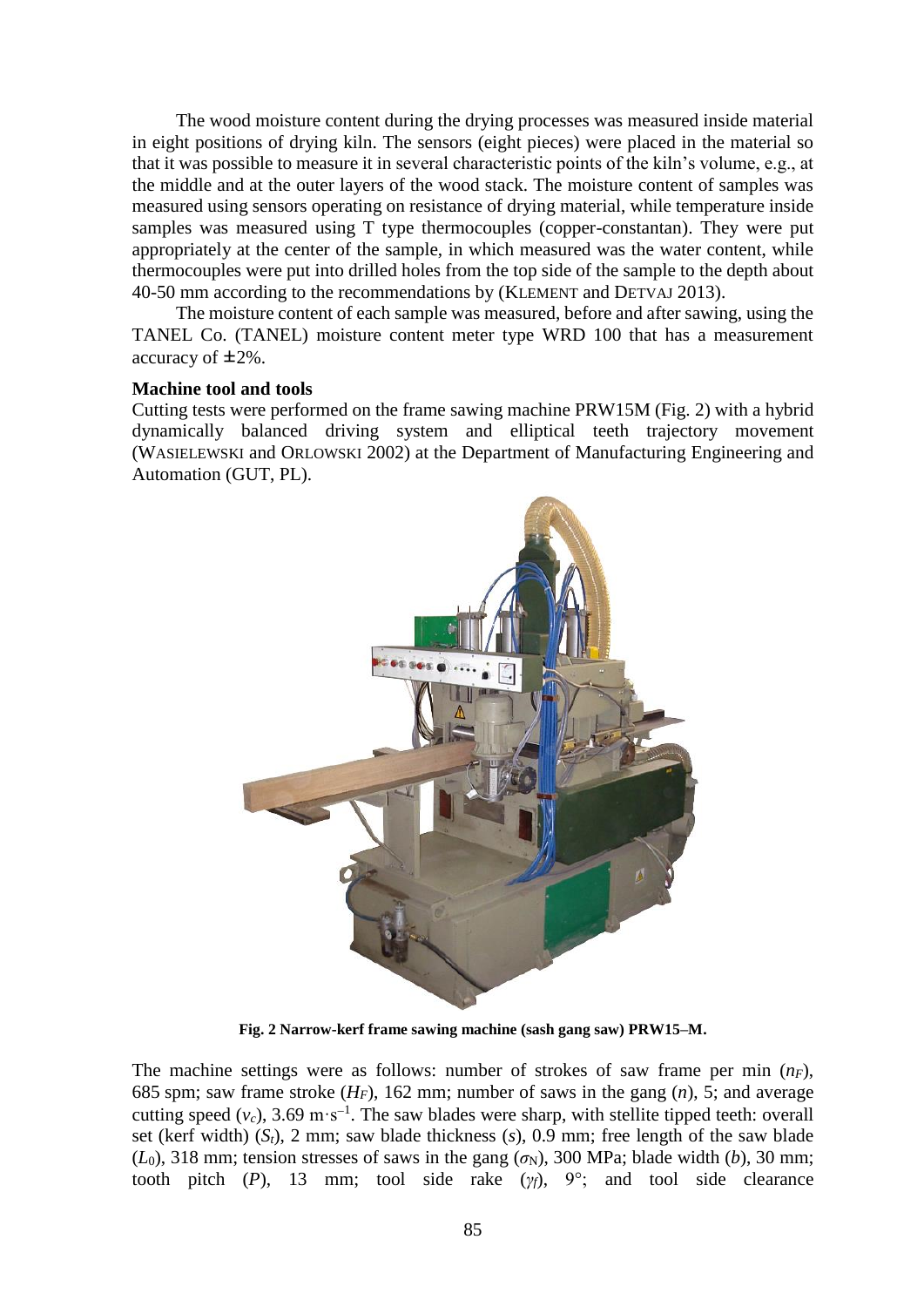$(\alpha_f)$ , 14°. The only varying cutting parameter was feed speed, which was applied at two levels:  $v_{f1} \approx 0.9$  m·min<sup>-1</sup> and  $v_{f2} \approx 1.72$  m·min<sup>-1</sup>. This corresponds to a feed per tooth ( $f_z$ ) of ~0.105 mm and ~0.2 mm, respectively. Lamellae with thicknesses of  $5 \pm 0.2$  mm were obtained as a result of the re-sawing process. The actual value of the feed per tooth were computed on the basis of the sawing time taken from the plots of time changes of electrical power consumption (Fig. 2). The mean value of feed per tooth for a sash gang saw is calculated as:

$$
f_z = \frac{1000 \cdot v_f \cdot P}{n_{RP} \cdot H_{RP}}
$$
 (1)

where: strokes number of the frame  $n_{RP} = 685$  1/min, stroke of the frame  $H_{RP} = 162$  mm  $P = 13$  mm is a tooth pitch, and  $v_f$  in m·min<sup>-1</sup> is calculated as:

$$
v_f = \frac{L_p}{60 \cdot t_c} \tag{2}
$$

where:  $L_p$  is length of the sample in m, and  $t_c$  is the real cutting time taken from the plot, e.g. Fig. 3.



Fig. 3 Time changes of electrical power consumption while sawing at two levels of feed speed  $v_{f1}$  and  $v_{f2}$ **of beech samples BKS43 and BKS50, which were dried in the experimental kiln at the GUT.**

#### **Sawdust collection and sieve analyses**

For granulometric analyses, samples of pine sawdust and beech sawdust from samples dried with different technics were taken isokinetically from the exhaust pipe of a frame sawing machine PRW-15 in accordance with a standard ISO 9096.

The moisture content of both types of dust samples was  $MC \approx 10\%$ , and was determined by the weight method.

Sieve analysis was carried out at the Department of Woodworking of the Technical University in Zvolen on an automated vibratory screening machine Retsch AS 200 control; a set of control stainless steel sieves, diameter of sieve 200 mm, height 50 mm, diameter of sieve mesh 2 mm, 1 mm, 0.50 mm, 0.25 mm, 0.125 mm, 0.080 mm, 0.063 mm, and 0.032 mm. The residues on each sieves and bottom were weighed on a digital laboratory balance EP 200 (f. BOSCH) to an accuracy of 0.001 g. The sieving parameters were an amplitude  $2 \text{ mm/(g)}$ , with an interval of 10 s, and a time of 20 min.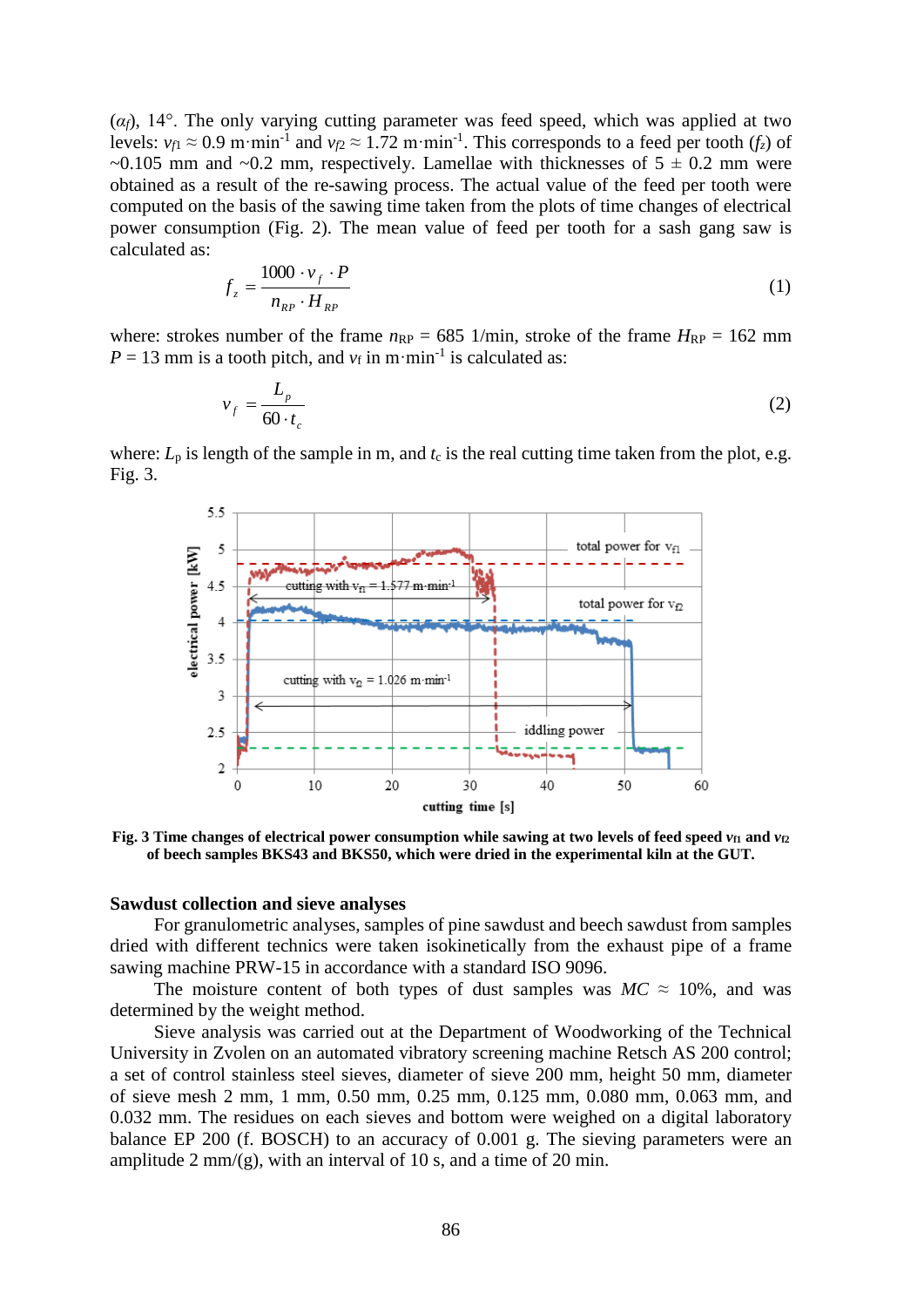With the purpose of specifying of information about size of the smallest particles of fine fraction of dry sawdust a microscopic analysis of granules of fraction of dry sawdust with the size lower than 125 µm was realised. The proposed analysis of dry sawdust was carried out by an optical method – analysis of the picture obtained from the microscope Nikon Optiphot–2 with the objective Nikon  $4 \times$ . Granules of sawdust were scanned by three low-cost television CCD cameras HITACHI HV-C20 (RGB  $752 \times 582$  pixel), with horizontal resolution 700 TV lines and evaluated by a software LUCIA-G 4.0 (Laboratory Universal Computer Image Analysis), installed on a PC with the processor Pentium 90 (RAM 32 MB) with the graphic card VGA Matrox Magic under the operation system Windows NT 4.0 Workstation. The program of analysis of picture LUCIA-G enables to identify the individual particles of disintegrated wood material, quantitative determination of individual particles situated in the analysed picture and basic information such as: width and length of particles, circularity expressing the measure of deviation of projection of a given chip shape from the projection of the shape of a circle according to the scheme:

$$
\psi = \frac{4 \cdot \pi \cdot S}{O^2} \tag{3}
$$

where:  $S$  – surface of particle in  $m^2$ ,  $O$  – perimeter of particle in m.

#### **RESULTS AND DISCUSSION**

In Table 1 the symbols of samples, methods of drying, values of feed speeds *v<sup>f</sup>* and feed per teeth  $f_z$ , which were used in the tests, are presented.

| Symbol        | Wood species                       | feed speed $v_f$   | feed per tooth $f_z$ | operating methods of<br>drying                           |
|---------------|------------------------------------|--------------------|----------------------|----------------------------------------------------------|
|               |                                    | $m \cdot min^{-1}$ | mm                   |                                                          |
| <b>BKP-32</b> | Beech ( <i>Fagus sylvatica</i> L.) | 0.906              | 0.1064               | warm air drying                                          |
| <b>BKP-33</b> | Beech (Fagus sylvatica L.)         | 1.788              | 0.2099               | warm air drying                                          |
| <b>BKS-43</b> | Beech ( <i>Fagus sylvatica</i> L.) | 1.023              | 0.1202               | warm air-steam mixture<br>kiln drying at $105^{\circ}$ C |
| <b>BKS-50</b> | Beech ( <i>Fagus sylvatica</i> L.) | 1.580              | 0.1855               | warm air-steam mixture<br>kiln drying at $105^{\circ}$ C |
| $SOP-37$      | Pine ( <i>Pinus sylvestris</i> L.) | 1.756              | 0.2062               | warm air drying                                          |
| $SOP-38$      | Pine ( <i>Pinus sylvestris</i> L.) | 0.860              | 0.1009               | warm air drying                                          |
| $SOS-50$      | Pine ( <i>Pinus sylvestris</i> L.) | 0.977              | 0.1147               | warm air-steam mixture<br>kiln drying at $105^{\circ}$ C |
| $SOS-52$      | Pine <i>(Pinus sylvestris L.)</i>  | 1.580              | 0.1856               | warm air-steam mixture<br>kiln drying at $105^{\circ}$ C |

**Tab. 1 Symbols of samples, types of raw materials, feeding parameters and methods of drying.**

The results of the sieve analysis - size distribution of the dry chips of pine sawdust dried in different operating methods are given in Table 2. On the other hand, Table 3 shows the results of the sieve analysis - size distribution of the dry chips of beech sawdust dried in different operating methods.

Figure 4 presents the cumulative histogram residue granularity plots of sawdust obtained during the sawing process of pine wood dried in two different operating methods. Furthermore, Figure 5 presents the cumulative histogram residue granularity plots of sawdust obtained during the sawing process of beech wood, which was dried in two different operating methods.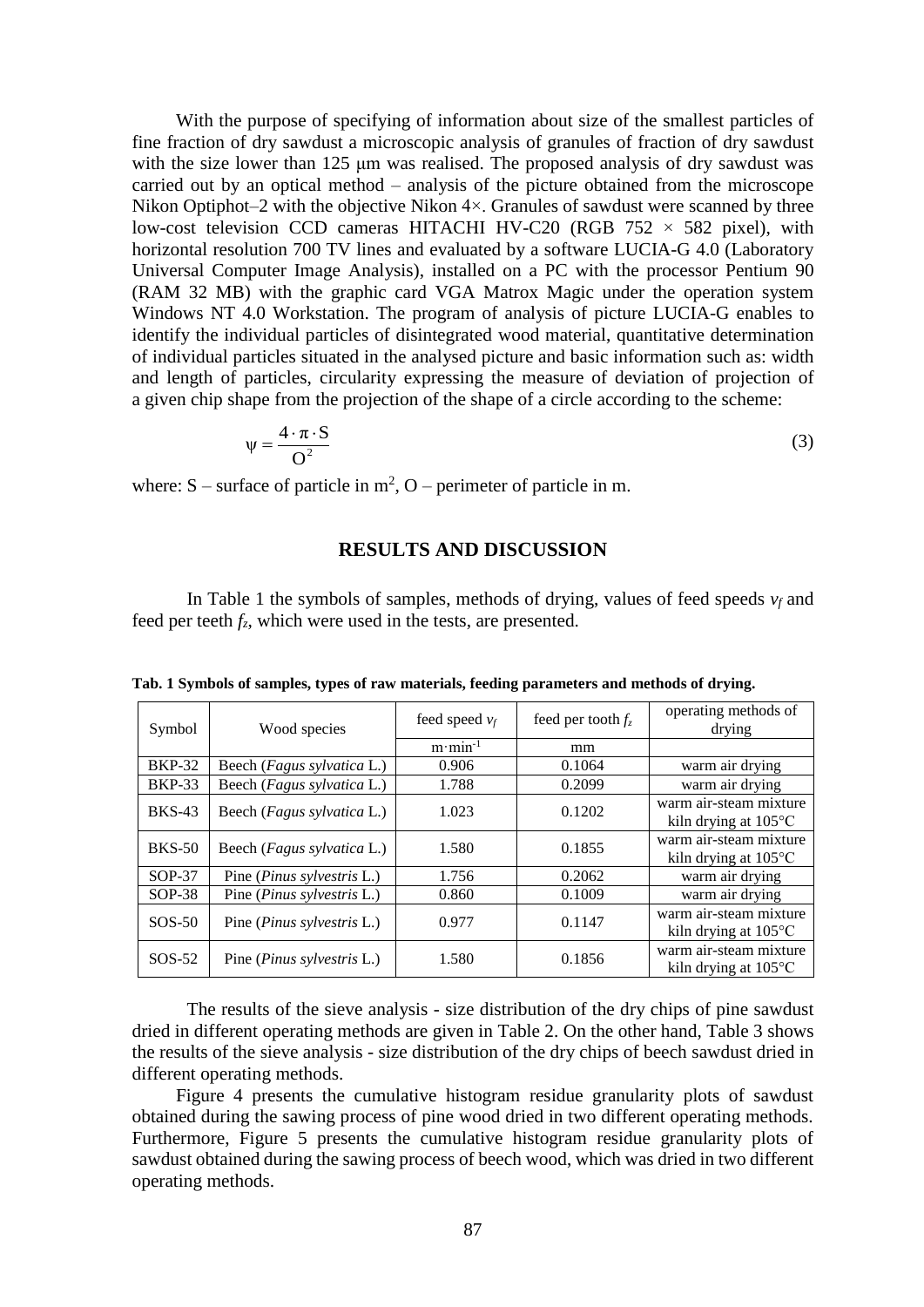|                          | Mark<br>of fraction | Representation of fractions of dry pine wood [%] |          |                                             |          |
|--------------------------|---------------------|--------------------------------------------------|----------|---------------------------------------------|----------|
| Measure<br>of sieve mesh |                     | Operating drying methods of pine wood            |          |                                             |          |
| [mm]                     |                     | warm air drying                                  |          | warm air-steam mixture kiln drying at 105°C |          |
|                          |                     | $SOP-37$                                         | $SOP-38$ | $SOS-50$                                    | $SOS-52$ |
| 2.000                    | coarse              | 1.92                                             | 2.58     | 1.67                                        | 2.53     |
| 1.000                    |                     | 18.06                                            | 4.53     | 18.09                                       | 21.59    |
| 0.500                    | medium<br>coarse    | 53.51                                            | 43.58    | 54.88                                       | 48.48    |
| 0.250                    |                     | 19.80                                            | 35.18    | 18.76                                       | 20.45    |
| 0,125                    |                     | 5.33                                             | 11.54    | 4.74                                        | 5.26     |
| 0.063                    | fine                | 1.38                                             | 2.11     | 1.49                                        | 1.48     |
| 0.032                    |                     | 0.01                                             | 0.48     | 0.38                                        | 0.21     |
| < 0.032                  |                     | 0.00                                             | 0.00     | 0.00                                        | 0.00     |

#### **Tab. 2 Granulometric analysis of pine sawdust dried in two operating methods.**

**Tab. 3 Granulometric analysis of beech sawdust dried in two operating methods.**

| Measure              | Mark<br>of fraction | Representation of fractions in dry beech wood [%] |               |                                             |               |
|----------------------|---------------------|---------------------------------------------------|---------------|---------------------------------------------|---------------|
| of sieve mesh        |                     | Operating drying methods of beech wood            |               |                                             |               |
| $\lceil$ mm $\rceil$ |                     | warm air drying                                   |               | warm air-steam mixture kiln drying at 105°C |               |
|                      |                     | <b>BKP-32</b>                                     | <b>BKP-33</b> | <b>BKS-43</b>                               | <b>BKS-50</b> |
| 2.000                | coarse              | 2.28                                              | 2.24          | 1.75                                        | 5.05          |
| 1.000                |                     | 25.72                                             | 17.04         | 3.17                                        | 22.01         |
| 0.500                | medium<br>coarse    | 29.48                                             | 40.16         | 30.61                                       | 26.12         |
| 0.250                |                     | 25.93                                             | 32.56         | 42.91                                       | 28.50         |
| 0,125                |                     | 13.84                                             | 6.21          | 17.91                                       | 12.08         |
| 0.063                | fine                | 2.19                                              | 1.37          | 2.96                                        | 5.61          |
| 0.032                |                     | 0.57                                              | 0.42          | 0.69                                        | 0.63          |
| < 0.032              |                     | 0.00                                              | 0.00          | 0.00                                        | 0.00          |



**Fig. 4 Histograms of residue of pine sawdust while sawing on the sash gang saw PRW15M. Legend: close to the samples symbols in parentheses values of feed per tooth are provided; SOP - pine wood samples dried in the warm air; SOS - pine wood samples dried in kiln with warm air-stream mixture at 105°C.**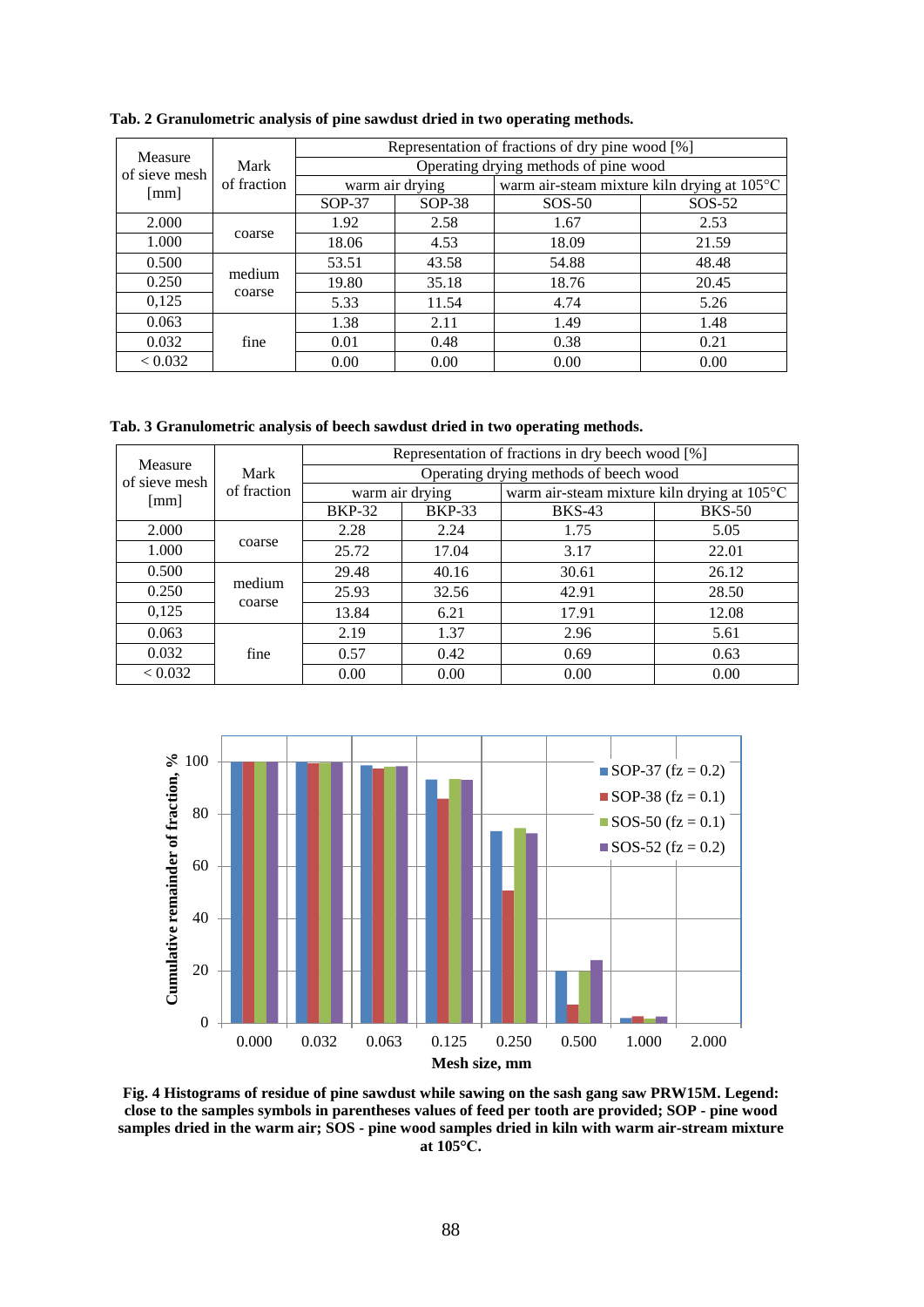

**Fig. 5 Histograms of residue of beech sawdust while sawing on the sash gang saw PRW15M. Legend: close to the samples symbols in parentheses values of feed per tooth are provided; BKP - beech wood samples dried in the warm air; BKS - beech wood samples dried in kiln with warm air-stream mixture at 105°C.**

The largest of about 80% of the production of chips from pinewood and beech sawdust from the PRW 15 M saw blade process, regardless of the way the drying methods are being analyzed, are chips with dimensions above 0.5 mm. Image analyses of shapes and dimensions of sawdust particles of coarse and medium coarse fractions have shown that the preponderance of sawdust granules of these fractions created in the process of longitudinal feeding while sawing of wood belong to the group of polydisperse fibrous materials, which have stick shapes with considerable elongation in one of their dimensions. Microscopic analyses of sizes and shapes of fine fraction particles of dry sawdust have revealed that particles of this fraction with their shape belong to the group of isometric particles, what means particles with the same values in all 3 dimensions. This statement is consistent with the analysis of the shape of sawdust presented in the paper by (DZURENDA *et al*. 2006).

No chips with dimensions less than 32 μm were measured, which results in a sawing process of pine and beech wood to PRW 15 m, and respirable fractions less than 10 μm are not detected. The finnest particles propably are created during sawing, but methods used in this work are not suitable to detect them. The results described by (HLÁSKOVA *et al*. 2015) shown the content of such particles in sawdust. It is therefore necessary to carry out further research using the laser diffraction method for determination of the finnest particles content in sawdust.

Drying with warm air-steam mixture at  $105^{\circ}$ C has the effect on increasing the production of dust fraction in beech sawdust, as can be explained by the higher brittleness of beechwood at the higher feed rate of workpiece on the frame sawing machine.

## **CONCLUSIONS**

Based on the carried out analyses, it can be concluded that:

- In the sawing process of pine and beech wood on a PWR 15 M frame, regardless of the method of drying, a chip with a predominantly medium and coarse fraction over 0.5 mm is formed.
- The fraction of the dust fraction with a grain size below 125 μm does not exceed 6.5% for both analyzed types of wood.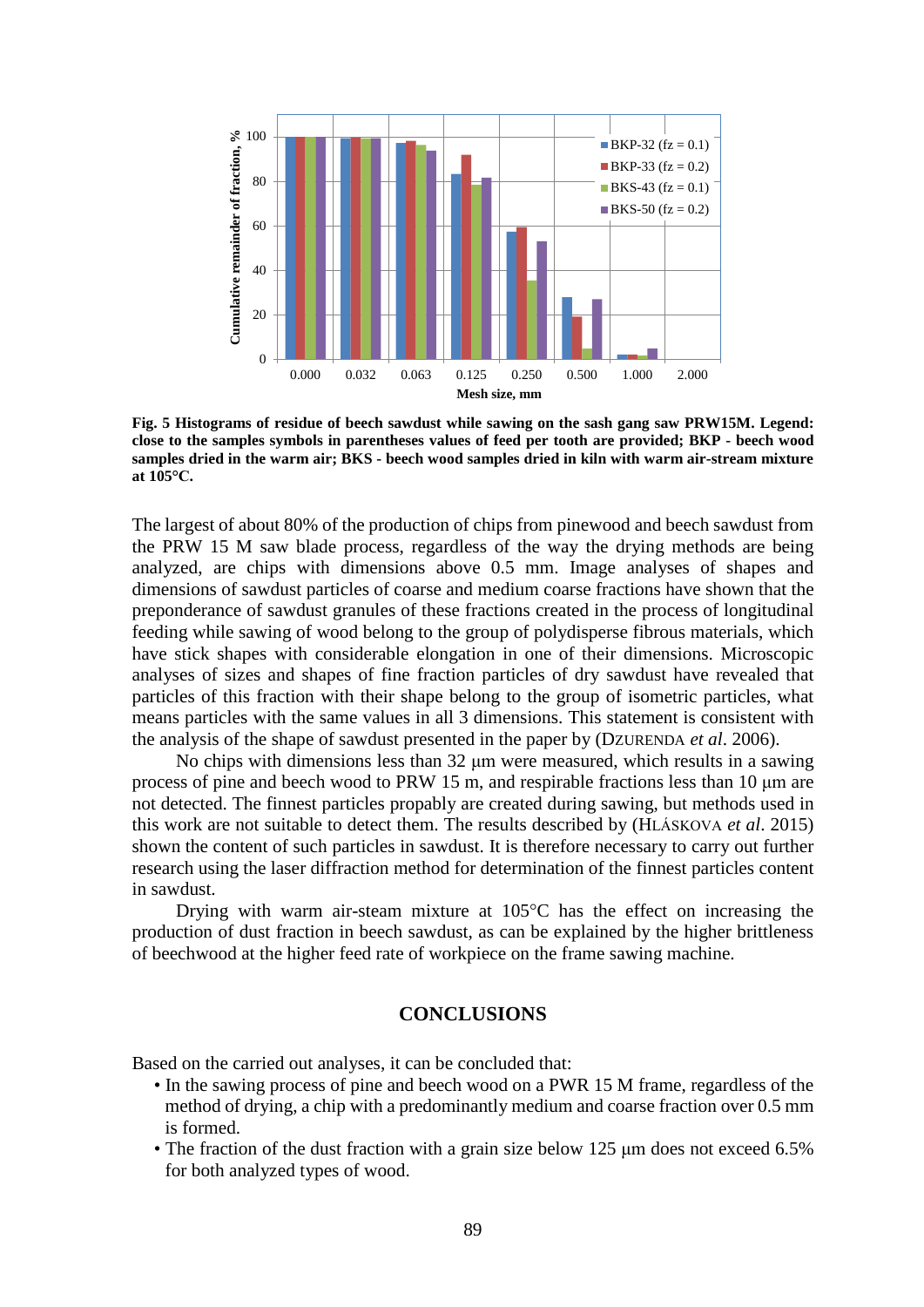- A dust fraction below the 32 μm grain size was not demonstrated for both pine and beech wood.
- Drying of beech wood with warm air-steam mixture at 105° C resulted in a higher production of a finer (dust fraction) compared with air dry drying. In the case of pine wood, this phenomenon has not been observed.

Based on granulometric analyzes of sawdust from pine and beech wood, it can be stated that the influence of air drying or with warm air-steam mixture drying at 80°C does not affect the change in grain size that would limit the existing processes of sawdust processing in the production of agglomerated materials or biofuel in the form of briquettes and pellets.

## **REFERENCES**

BARANSKI, J. 2018. Moisture content during and after high- and normal-temperature drying processes of wood. In Drying Technology 2018, 36(6):  $751-761$ , doi.org/10.1080/07373937. 2017.1355319.

BARANSKI, J., KLEMENT, I., VILKOVSKÁ, T., KONOPKA, A. High Temperature Drying Process of Beech Wood (Fagus sylvatica L.) with Different Zones of Sapwood and Red False Heartwood. In BioResources 12(1), 1861-1870. DOI. 10.15376/biores.12.1.1861-1870.

BARAŃSKI, J., WIERZBOWSKI, M. 2013. Influence of High Temperature Air-Steam Mixture Application on Time Wood Drying Process. In 21<sup>st</sup> International Wood Machining Seminar, Tsukuba, Japan, August 4–7, 2013, pp 475–482.

BASILICO, C., GENEVAUX, J. M., MARTIN, M. 1990. High Temperature Drying of Wood Semi-Industrial Kiln Experiments. In Drying Technol. 8(4): 751–765. doi: 10.1080/ 07373939008959913 BELJO LUČIČ, R., ČAVLOVIČ, A., DUKIČ, I., JUG, M., IŠTVANIČ, J., ŠKALJIČ, N. 2009. Machining propertirs of thermally modified beech-wood compared to steamed beech-wood. In Woodworking technique. Zagreb : DENONA, p.  $315-324$ .

DZURENDA, L. 2007. Sypká drevná hmota, vzduchotechnická doprava a odlučovanie. Zvolen : TU vo Zvolene.

DZURENDA L., ORLOWSKI K., GRZEŚKIEWICZ M. 2010. Effect of thermal modification of oak wood on sawdust granularity. In Drvna Industrija.  $61(2)$ : 89–94.

DZURENDA, L., WASIELEWSKI, R., ORLOWSKI, K. 2006. Granulometric analysis of dry sawdust from the sawing process on the frame sawing machine  $PRW15M =$ Granulometrická analýza suchej piliny z procesu pílenia borovicového dreva na rámovej píle PRW-15M. In Acta Facultatis Xylologiae Zvolen.  $48(2)$ :  $51-57$ .

DZURENDA, L., ORLOWSKI, K. 2011. The effect of thermal modification of ash wood on granularity and homogeneity of sawdust in the sawing process on a sash gang saw PRW 15-M in view of its technological usefulness. In Drewno, 54(186).

DZURENDA, L., DELIISKI, N. 2012. Convective drying of beech lumber without color changes of wood. In Drvna industrija.  $63(2)$ :  $95-103$ .

DZURENDA, L., DELIISKI, N. 2012a. Drying of Beech Timber in Chamber Drying Kilns by Regimes Preserving the Original Color of Wood. In Acta Facultatis Xylologiae Zvolen, 54(1): 33–42.

DZURENDA L., ORLOWSKI K. 2011a. Influence of feed rate on the granularity and homogenity of oak sawdust obtained during the sawing process on the frame sawing machine PRW15M. In Proceedings of the 4th International Science Conference Woodworking Techniques /ed. Barcik S., Dvorak J./, Czech University of Life Sciences Prague, Univ Zagreb. Prague: Czech University of Life Sciences Prague, Czech Republic.

FUJIMOTO, K., TAKANO, T., OKUMURA, S. 2011. Difference in mass concentration of airborne dust during circular sawing of five wood-based materials. In J Wood Sci  $57: 149-154$ . https://doi.org/10.1007/s10086-010-1145-y

HLÁSKOVÁ, L'., ROGOZINSKI, T., DOLNY, S., KOPECKÝ, Z., JEDINÁK, M. 2015. Content of respirable and inhalable fractions in dust created while sawing beech wood and its modifications. In Drewno 58(194): 135-146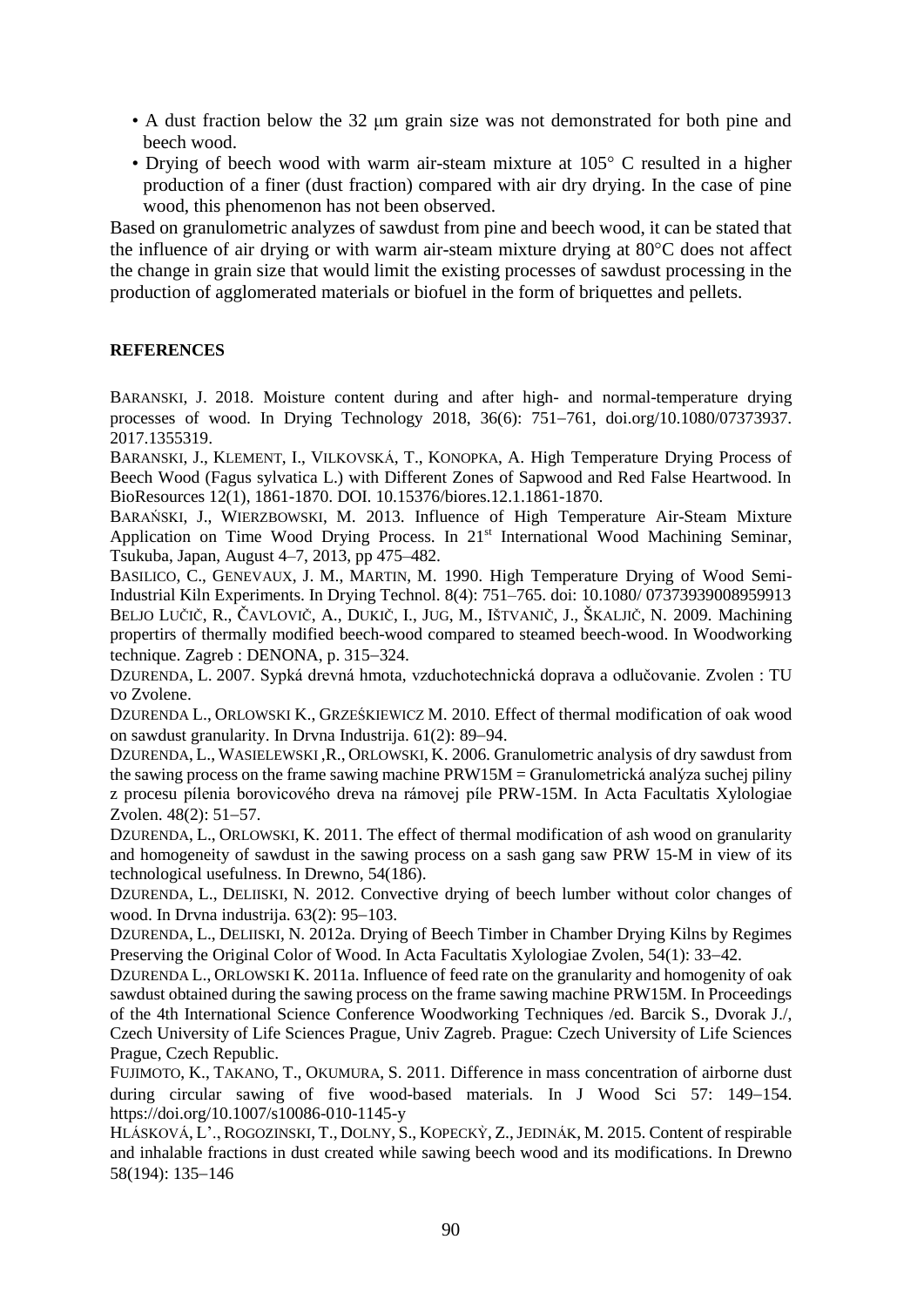HLÁSKOVÁ, L., ROGOZINSKI, T., KOPECKÝ, Z. 2016. Influence of feed speed on the content of fine dust during cutting of two-side-laminated particleboards. In Drvna Ind.  $67(1)$ :  $9-15$ . DOI 10.5552 /drind.2016.1417).

KLEMENT, I., SMILEK, P. 2010. Vplyv teploty na proces vysokoteplotného sušenia bukového reziva. (Temperature in fluence on the process of high temperature drying of beech lumber). In Acta Facultatis Xylologiae Zvolen, 52(2): 34–41.

KLEMENT, I., DETVAJ, J. 2013. Sawmilling and wood drying. Zvolen : Technical University in Zvolen, 2013, 156 p., ISBN 978-80-228-2502-3.

KLEMENT, I., HURAKOVA, T. 2015. The influence of drying characteristics and quality of spruce timber with content of reaction wood. In Acta Facultatis Xylologiae Zvolen,  $57(1)$ :  $75-82$ .

KLEMENT, I., VILKOVSKÁ, T., BARANSKI,J., KONOPKA, A. 2018. The impact of drying and steaming processes on surface color changes of tension and normal beech wood. In Drying Technology 2018, doi.org/ 10.1080/07373937.2018.1509219.

KMINIAK, R., BANSKI, A. 2000. Separation of Exhausted Chips from a CNC Machining center in Filter FR - SP 50/4 with Finet PES 4 Fabric. AIP Conf. Proc. 2000, 020011-1 – 02011-4, doi.org/10.1063/1.5049913.

KUČERKA, M., OČKAJOVÁ, A. 2018. Thermowood and granularity of abrasive wood dust. In Acta Facultatis Xylologiae Zvolen, 60(2): 4351. DOI: 10.17423/afx.2018.60.2.04

MARKOVÁ, I., LADOMERSKÝ,J., HRONCOVÁ, E., MRAČKOVÁ, E. 2018. Thermal parameters of beech wood dust. In BioRes. 13(2): 3098-3109. DOI: 10.15376/biores.13.2.3098-3109.

OČKAJOVÁ, A., BELJO LUČIĆ, R., ČAVLOVIĆ, A. TERENÒVÁ, J. 2006. Reduction of dustiness in sawing wood by universal circular saw. In Drvna industrija,  $57(3)$ : 119–126.

OČKAJOVÁ, A., KUČERKA, M., BANSKI, A., ROGOZIŃSKI, T. 2016. Factors affecting the granularity of wood dust particles. In Chip and Chipless Woodworking Processes,  $10(1)$ : 137–144.

PAŁUBICKI, B., ROGOZIŃSKI, T. 2016. Efficiency of chips removal during CNC machining of particleboard. In Wood Research,  $61(5)$ :  $811-818$ .

PERVAN, S. 2000. Priručnik za tehničko sušenie drva. Zagreb: Sand, 272 p.

PINCHEVSKA, O., SPIROCHKIN, A., SEDLIACIK, J., OLIYNYK, R. 2016. Quality Assessment of Lumber after Low Temperature Drying from the View of Stochastic Process Characteristics. In Wood Research, 61(6): 871-884.

RATNASINGAM, J., SCHOLZ, F., NATTHONDAN, V. 2010. Particle size distribution of wood dust in rubberwood (*Hevea Brasiliensis*) furniture manufacturing. In European Journal of Wood and Wood Products,  $68: 241 - 242$ .

SEHLSTED-PERSSON, M. 1995. High-Temperature Drying of Scots Pine: A Comparison Between HT- and LT-Drying. In Holz als Roh- und Werkstoff, 53(2): 95–99. doi: 10.1007/bf02716400.

WALKER J.C.F., BUTTERFIELD B.G., HARRIS J.M., LANGRISH T.A.G., UPRICHARD J.M. 2006. Primary Wood Processing. Principles and practice. 2nd edition. In Springer Netherlands, X, p. 596 DOI: 10.1007/1-4020-4393-7.

WASIELEWSKI R., ORLOWSKI K. 2002. Hybrid dynamically balanced saw frame drive. In Holz als Roh- und Werkstoff, 60(3): 202–206. DOI: 10.1007/s00107-002-0290-4.

WIERZBOWSKI, M., BARAŃSKI, J. 2010. Application of Steam Gas Mixture for Wood Drying Purposes. In Ann. Warsaw Univ. Life Sci. For. Wood Technol., 72: 458–462.

ISO 9096: 2017. Stationary source emissions – Manual determination of mass concentration of particulate matter.

## **AUTHORS ADDRESSES**

Kazimierz Orlowski (ORCID id: [0000-0003-1998-521X\)](https://orcid.org/0000-0003-1998-521X?lang=en) Daniel Chuchala (ORCID id: 0000-0001-6368-6810) Tomasz Muzinski Jacek Baranski (ORCID id: 0000-0001-9040-9181) Gdansk University of Technology Faculty of Mechanical Engineering